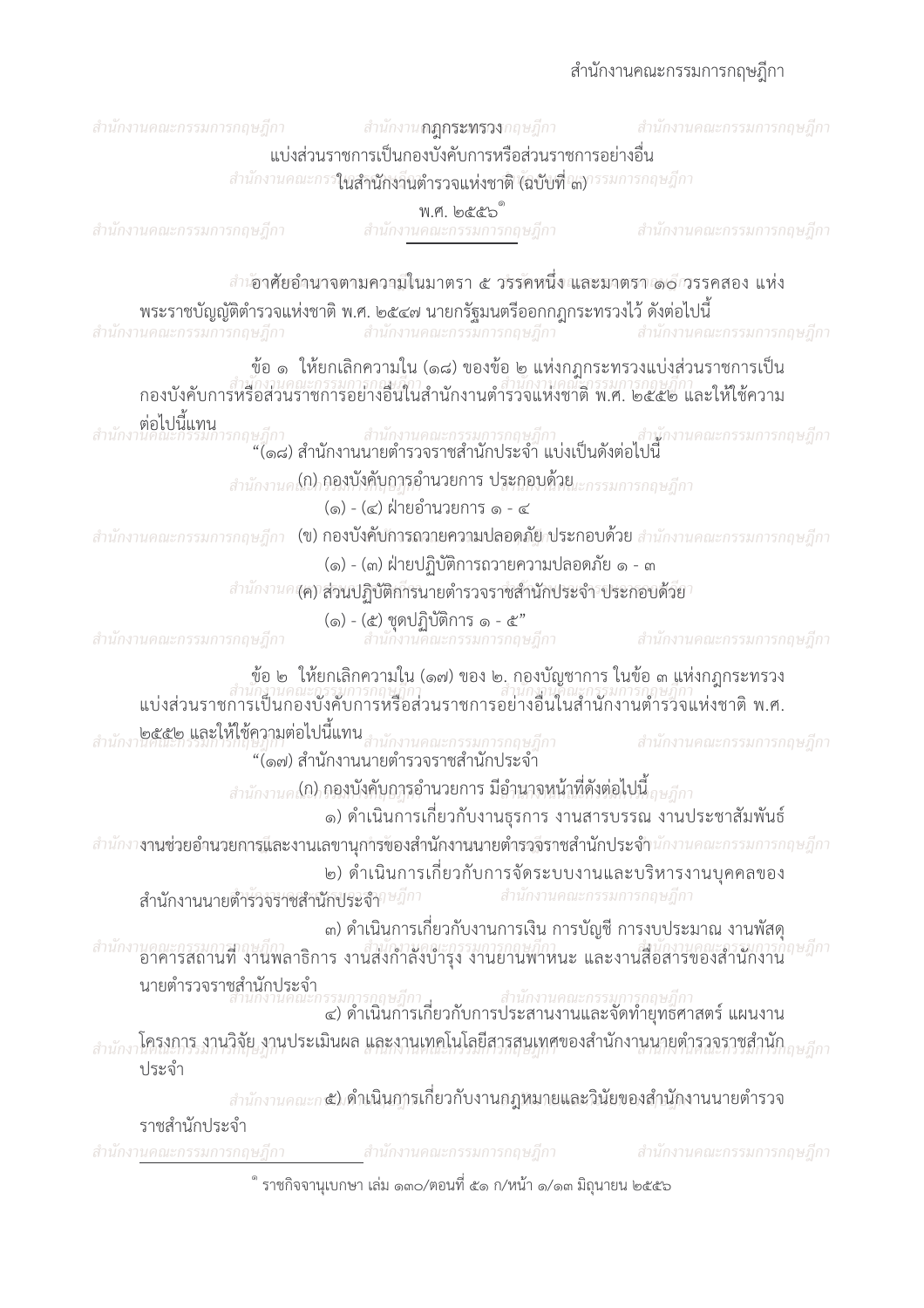| <sup>กนา</sup> นายตำรวจราชสำนักประจำ                                                               |                                                                                                    | สำนักงานคณะกรรมการกฤษฎีกา    | ๖) ดำเนินการเกี่ยวกับงานฝึกอบรมเพื่อพัฒนาบุคลากรของสำนักงาน<br>สำนักงานคณะกรรมการกฤษฎีกา                                                            |
|----------------------------------------------------------------------------------------------------|----------------------------------------------------------------------------------------------------|------------------------------|-----------------------------------------------------------------------------------------------------------------------------------------------------|
| ๗) ปฏิบัติงานร่วมกับหรือสนับสนุนการปฏิบัติงานของหน่วยงานอื่นที่<br>เกี่ยวข้องหรือที่ได้รับมอบหมาย  |                                                                                                    |                              |                                                                                                                                                     |
|                                                                                                    |                                                                                                    |                              | (ข) กองบังคับการถวายความปลอดภัย มีอำนาจหน้าที่ดังต่อไปนี้<br>สำนักงานคณะกรรมการกฤษฎีกา<br>๑) ดำเนินการเกี่ยวกับงานแผนถวายความปลอดภัยและสนับสนุนส่วน |
| ปฏิบัติการนายตำราจราชสำนักประจำ<br>๒) ประสานการปฏิบัติกับส่วนราชการหรือหน่วยงานที่เกี่ยวข้องกับการ |                                                                                                    |                              |                                                                                                                                                     |
| สำนัก <b>ถายความปลอดภัย</b> ษฎีกา                                                                  |                                                                                                    |                              | สำนักงานคณะกรรมการกฤษฎีกา สำนักงานคณะกรรมการกฤษฎีกา<br>๓) ดำเนินการในส่วนที่เกี่ยวข้องกับการตรวจพื้นที่เพื่อเตรียมการเสด็จ                          |
| ขบวนการเสด็จ เส้นทางเสด็จ และที่หมายเสด็จ สำนักงานคณะกรรมการกฤษฎีกา                                |                                                                                                    |                              |                                                                                                                                                     |
| สำนักสี่ยวข้องหรือที่ได้รับมอบหมาย                                                                 |                                                                                                    |                              | ๔) ปฏิบัติงานร่วมกับหรือสนับสนุนการปฏิบัติงานของหน่วยงานอื่นที่<br>สำนักงานคณะกรรมการกฤษฎีกา สำนักงานคณะกรรมการกฤษฎีกา                              |
| สำนักงานคะ<br>ทายาท ผู้สำเร็จราชการแทนพระองค์ พระบรมวงศานวงศ์ ผู้แทนพระองค์ และพระราชอาคันตกะ      | (ค) ส่วนปฏิบัติการนายตำรวจราชสำนักประจำ มีอำนาจหน้าที่ดังต่อไปนี้<br>๒) ปฏิบัติงานตามพระราชประสงค์ |                              | เะกรรมการกฤษฎีกา<br>๑) ถวายความปลอดภัยสำหรับองค์พระมหากษัตริย์ พระราชินี พระรัช                                                                     |
|                                                                                                    | .๓) ดำเนินการเกี่ยวกับการพิทักษ์รักษาความปลอดภัยในราชสำนัก                                         |                              | ๔) ปฏิบัติงานในภารกิจถวายความปลอดภัยตามที่ได้รับมอบหมายจากส                                                                                         |
| สำนั <b>ญหรอชองครักษ์</b> รออุษฎีอา                                                                |                                                                                                    |                              | สำนักงานคณะกรรมการกฤษฎีกา สำนักงานคณะกรรมการกฤษฎีกา                                                                                                 |
|                                                                                                    |                                                                                                    |                              | ๕) ประสานการปฏิบัติกับส่วนราชการหรือหน่วยงานที่เกี่ยวข้องกับการ                                                                                     |
| ถวายความปลอดภัยกหานคณะกรรมการกฤษฎีกา                                                               |                                                                                                    | สำนักงานคณะกรรมการกฤษฎีกา    |                                                                                                                                                     |
|                                                                                                    |                                                                                                    |                              | ๖) ปฏิบัติงานร่วมกับหรือสนับสนุนการปฏิบัติงานของหน่วยงานอื่นที่                                                                                     |
| ใกี่ยวข้องหรือที่ได้รับมอบหมาย"                                                                    | สำนักงานคณะกรรมการกฤษฎีกา                                                                          |                              | ี้ - สำนักงานคณะกรรมการกฤษฎีกา                                                                                                                      |
|                                                                                                    |                                                                                                    |                              |                                                                                                                                                     |
|                                                                                                    | สำนักงานคณะกรรมการกฤษฎีกา                                                                          | ี สำนักงานคณะกรรมการกฤษฎีกา  |                                                                                                                                                     |
| สำนักงานคณะกรรมการกฤษฎีกา                                                                          |                                                                                                    | ยิงลักษณ์ ชินวัตร            | . ให้ไว้ ณ วันที่ ๑๓ มิถุนายน พ.ศ. ๒๕๕๖<br>สำนักงานคณะกรรมการกฤษฎีก                                                                                 |
|                                                                                                    | สำนักงานคณะกรรมการกฤษฎีกา                                                                          | นายกรัฐมนตรีเะกรรมการกฤษฎีกา |                                                                                                                                                     |
| สำนักงานคณะกรรมการกฤษฎีกา                                                                          |                                                                                                    |                              | สำนักงานคณะกรรมการกฤษฎีกา สำนักงานคณะกรรมการกฤษฎีกา                                                                                                 |
|                                                                                                    | สำนักงานคณะกรรมการกฤษฎีกา สำนักงานคณะกรรมการกฤษฎีกา                                                |                              |                                                                                                                                                     |
|                                                                                                    |                                                                                                    |                              | สำนักงานคณะกรรมการกฤษฎีกา สำนักงานคณะกรรมการกฤษฎีกา สำนักงานคณะกรรมการกฤษฎีกา                                                                       |
|                                                                                                    | สำนักงานคณะกรรมการกฤษฎีกา สำนักงานคณะกรรมการกฤษฎีกา                                                |                              |                                                                                                                                                     |